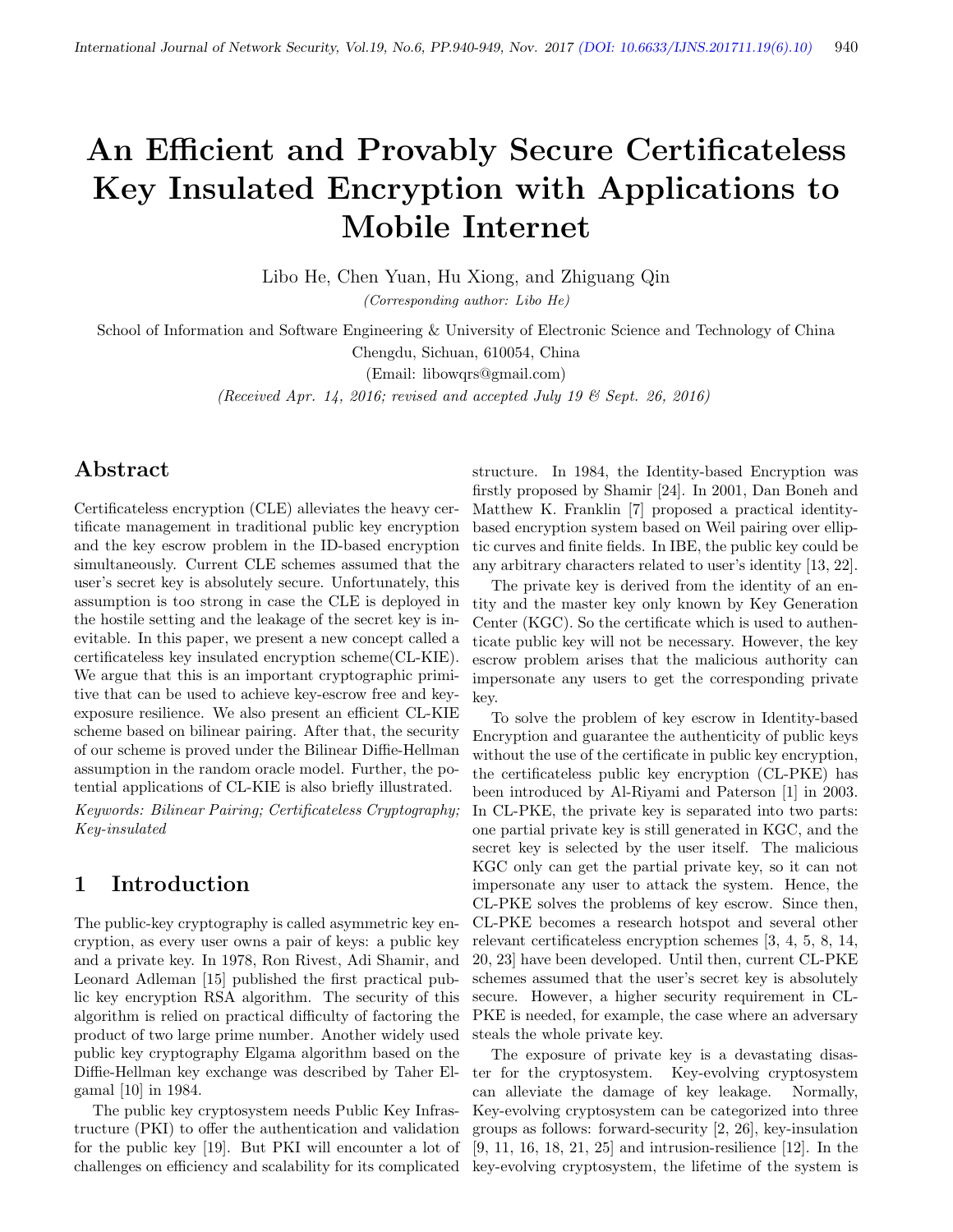|            | Public key management-Free   Key-escrow Free   Key-insulation |  |
|------------|---------------------------------------------------------------|--|
|            |                                                               |  |
| IBE        |                                                               |  |
| CL-PKE-    |                                                               |  |
| our scheme |                                                               |  |

Table 1: Functionality comparison

divided into N time periods. For forward-secure scheme, the private key is updated by the user himself during every time period without any interaction with other devices. Even when an adversary compromise the private key at the current time period, the forward-secure scheme can also guarantee the security of the prior time periods. In the key-insulated scheme, a user's private key is updated by communicating with a physically-secure device for every time period. The private key is composed of two parts: one part is generated by the master key and the other is created by the helper key from the physicallysecure device. Meanwhile, the public key remains fixed during the whole periods of key updating. By this approach, even an adversary who steals the private key in the present time period cannot get the private key in the former or later period. The private key in the intrusionresilient scheme also will be updated by interaction with a physically-secure device.

The difference between the key-insulated scheme and the intrusion-resilient scheme is that the intrusionresilient scheme refreshes the secret keys of the user and physically-secure device many times in one period. So intrusion-resilient scheme remains secure even after many arbitrary compromises of both user and physically-secure device, as long as the compromise are not simultaneous. Among the above three types of key-evolving schemes, the key-insulated scheme and the intrusion-resilient scheme can offer higher security than the forward-secure scheme. Also, the intrusion-resilient scheme gives more security and is less efficient compared with the key-insulated scheme. Therefore, the key-insulated scheme is the tradeoff between security and efficiency as shown in Table 1.

#### 1.1 Contribution

In this paper, we resolve the above problem and make the following novel contributions as follows:

- Firstly, we present a concrete paradigm called the certificateless key-insulated encryption scheme (CL-KIE). We integrate key-insulated technique into CL-PKE. Through this method, our new scheme not only can solve the problem of key escrow, but also can achieve the functionality of key-insulation, without heavy public key management.
- We give the formal definition and security model for CL-KIE scheme and the construction of a CL-KIE

scheme based on bilinear pairing. We also give the security proof for the CL-KIE scheme under the Bilinear Diffie-Hellman assumption in the random oracle model.

• Finally, our scheme with key updates can give more security fuctionality to solve the problem of key exposure compared with some other CL-PKE schemes, while sacrificing a little on the cost of execution time. This is an attractive advantage which the standard CL-PKE scheme does not possess.

#### 1.2 Organization

The rest of this paper is organized as follows: We formalize the definition and give the security model of CL-KIE schemes in Section 2. Section 3 first gives an introduction to bilinear pairings and the Bilinear Diffie-Hellman Problem, then proposes a construction of the CL-KIE scheme. We prove that our scheme under the Bilinear Diffie-Hellman assumption in the random oracle model and compare our scheme with CL-PKE scheme on efficiency and security capability in Section 4. Further, the potential applications for CL-KIE is discussed in Section 5. At last, we conclude this paper in Section 6.

## 2 Formal Definition and Security Model

In this section we first formalize the definition of the CL-KIE scheme by cooperating the key-insualted scheme and the CL-PKE scheme. After that, we propose the security model of the CL-KIE scheme.

#### 2.1 Definition of CL-KIE

We denote the CL-KIE scheme, which consists of the following algorithms:

- Setup: The algorithm is given a security parameter k, and generates the system parameters params, master-key and master-helper-key. The system parameters include a description of a finite message space  $\mathcal{M}$ , a description of a finite ciphertext space  $\mathcal{C}$ and a randomness space R.
- SecretValExtract: The algorithm takes as input params and a identity string  $ID_A \in \{0,1\}^*$ , and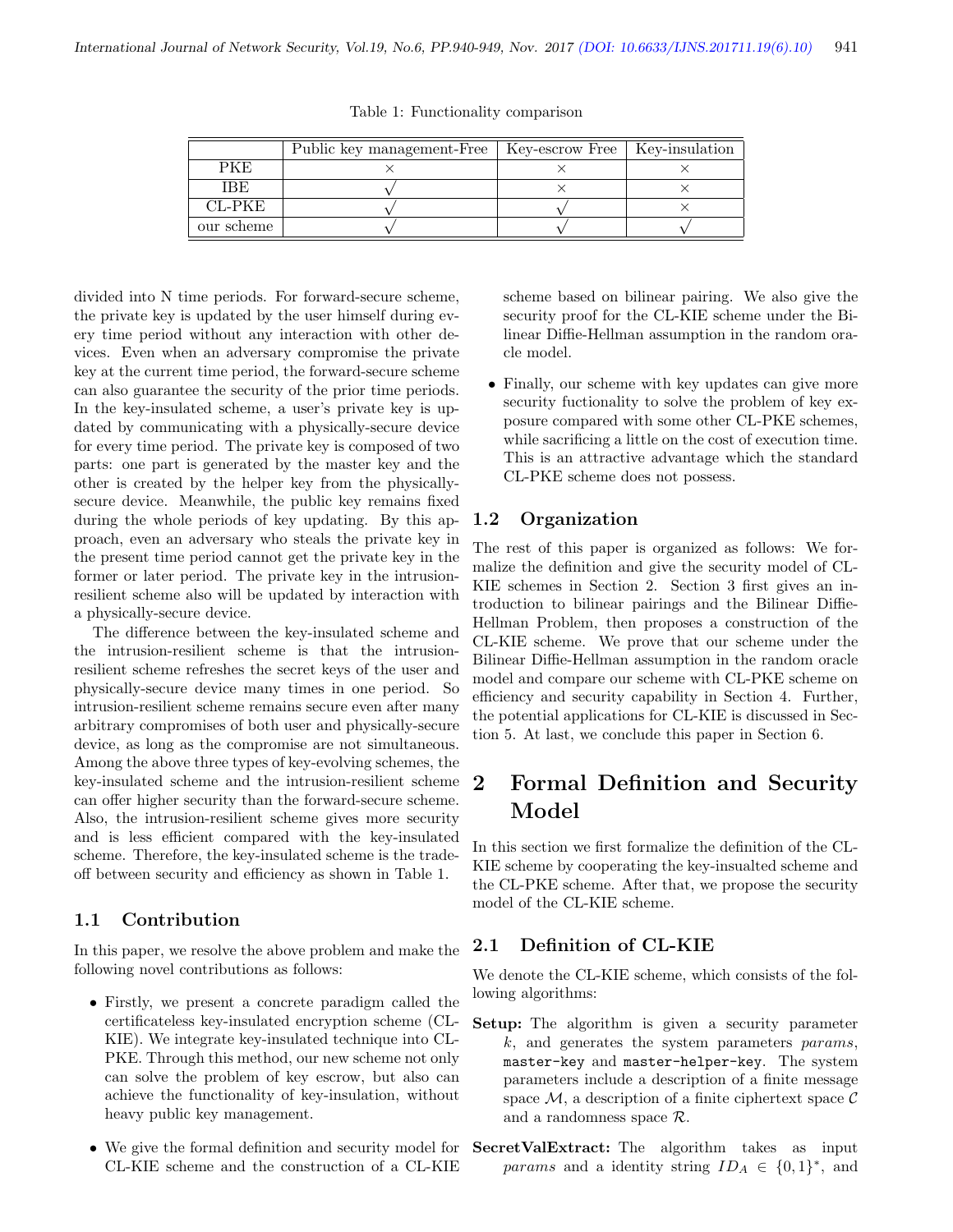generates a random  $x_A \in Z_q$  as the secret value associated with the entity A.

- PartialKeyExtract: The algorithm takes as input params, master-key, and a identity string  $ID_A$ , and return the partial private key  $D_A$  corresponding to the entity A.
- HelperKeyUpdate: The algorithm takes as input  $params,$  a time period  $i,$  master-helper-key, a identity string  $ID_A$ , and return the helper key  $HK_{A,i}$ for a time period i.
- PrivateKeyUpdate: The algorithm takes as input *param*, a time period i, a helper key  $HK_{A,i}$ , an identity string  $ID_A$ , a partial private key  $D_A$  and a secret value  $x_A$ , and output the private key  $S_{A,i}$  for a time period i.
- PublicKeyExtract: The algorithm takes as input params, a secret value  $x_A$  and a identity string  $ID_A$ , and output the public key  $P_A$  of the entity  $A$ .
- **Encrypt:** The algorithm takes as input a time period  $i$ , *params*, an identity string  $ID_A$ , a public key  $P_A$  and a plaintext  $M \in \mathcal{M}$ . It returns the ciphertext  $C \in \mathcal{C}$ .
- **Decrypt:** The algorithm takes as input a time period  $i$ , params, a private key  $S_{A,i}$  and a ciphertext C. It returns the corresponding plaintext  $M \in \mathcal{M}$ .

#### 2.2 Security Model

In this subsection we define the security model for the CL-KIE scheme by Indistinguishability of Encyption Against Adaptive Chosen Ciphertext Attacker (IND-CPA) game which is conducted between a challenger  $S$  and an adversary A. In our scheme, we define two kinds of adversaries TypeI adversary  $(A_1)$  and TypeII adversary  $(A_2)$ :  $A_1$ represents the external attacker who can not access the master-key but can replace the public key for an entity with its choice;  $A_2$  represents the malicious KGC who can access the *master-key*. We prohibit  $A_2$  from replacing the public key since  $\mathcal{A}_2$  can not seclect the secret value by itself. First we give a list of oracles that a general adversary in our scheme may carry out, then we define chosen ciphertext security of CL-KIE for two kinds of adversaries respectively.

The list of oracles that a general adversary in CL-KIE may carry out is the following:

- Partial-Private-Key-Queries: If necessary, A makes Partial-Private-Key-Queries on the identity  $ID_A$ , and S returns the partial private key  $D_A$ associated with  $ID_A$  to  $A$ .
- Helper-Key-Queries: A makes Helper-Key-**Queries** on the identity  $ID_A$  at a time period i, and S returns the helper key  $HK_{A,i}$  to A.
- Secret-Value-Queries: If necessary, A makes Secret-Value-Queries on the identity  $ID_A$ , and S returns the secret value  $x_A$  associated with  $ID_A$  to A.
- Public-Key-Queries: A makes Public-Key-Queries on the identity  $ID_A$ , and S returns the helper key  $P_A$  to  $A$ .
- Public-Key-Replace: If necessary,  $A$  can repeatedly make Public-Key-Replace to set the public key  $P_A$  for any value of its choice.
- Decryption-Queries: A makes Decryption-Queries for a ciphertext C on the identity  $ID_A$  at a time period i. If the recovered redundancy in M is valid,  $S$  returns the associated plaintext M to  $A$ .

Semantic security against an adaptive chosen ciphertext for a KI-CLPKE scheme can be defined via the following games between two different Advesaries  $(A_1 \text{ and }$  $\mathcal{A}_2$ ) and Challenger S:

#### • Chosen Plaintext Security for CL-KIE on  $A_1$

- **Setup:**  $S$  takes as input a security parameter  $k$ and execute the Setup algorithm. It returns params except master-key to  $A_1$ .
- **Phase 1:**  $A_1$  can access a sequence of oracles: Partial-Private-Key-Queries, Helper-Key-Queries, Secret-Value-Queries, Public-Key-Replace, Decryption-Queries. These queries may be requested adaptively, but restricted by the rule of adversary behavior.
- **Challenge:**  $A_1$  outputs two equal length plaintext  $M_0^*, M_1^* \in \mathcal{M}$  on the challenge identity  $ID_A^*$  at a time period  $i^*$ . The challenge S pick a random number  $b \in \{0, 1\}$  and generate  $C^*$  in relation to  $(i^*, M_b^*, ID^*)$ .  $C^*$  is delivered to  $\mathcal{A}_1$  as a target challenge.
- **Phase 2:**  $A_1$  continues to access a sequence of oracles as in Phase 1, and  $S$  responds to these queries as in Phase 1.
- Guess: At the end,  $A_1$  outputs a guess  $b' \in$  $\{0, 1\}$ . The adversary wins the game if  $b = b'$ . We define  $\mathcal{A}'_1$ s advantage in this game to be  $Adv(A_1) = 2(Pr[b = b'] - \frac{1}{2}).$

There are a few restrictions on the  $A_1$  as follows:

- $\mathcal{A}_1$  are not allowed to extract the partial private key for  $ID_A^*$ .
- In Phase 2, we insist that  $\mathcal{A}_1$  cannot make a decryption query on the challenge ciphertext  $C^*$  in the relation to the identity  $ID_A^*$  and the public key  $P_A^*$ .
- Chosen Plaintext Security for CL-KIE on  $A_2$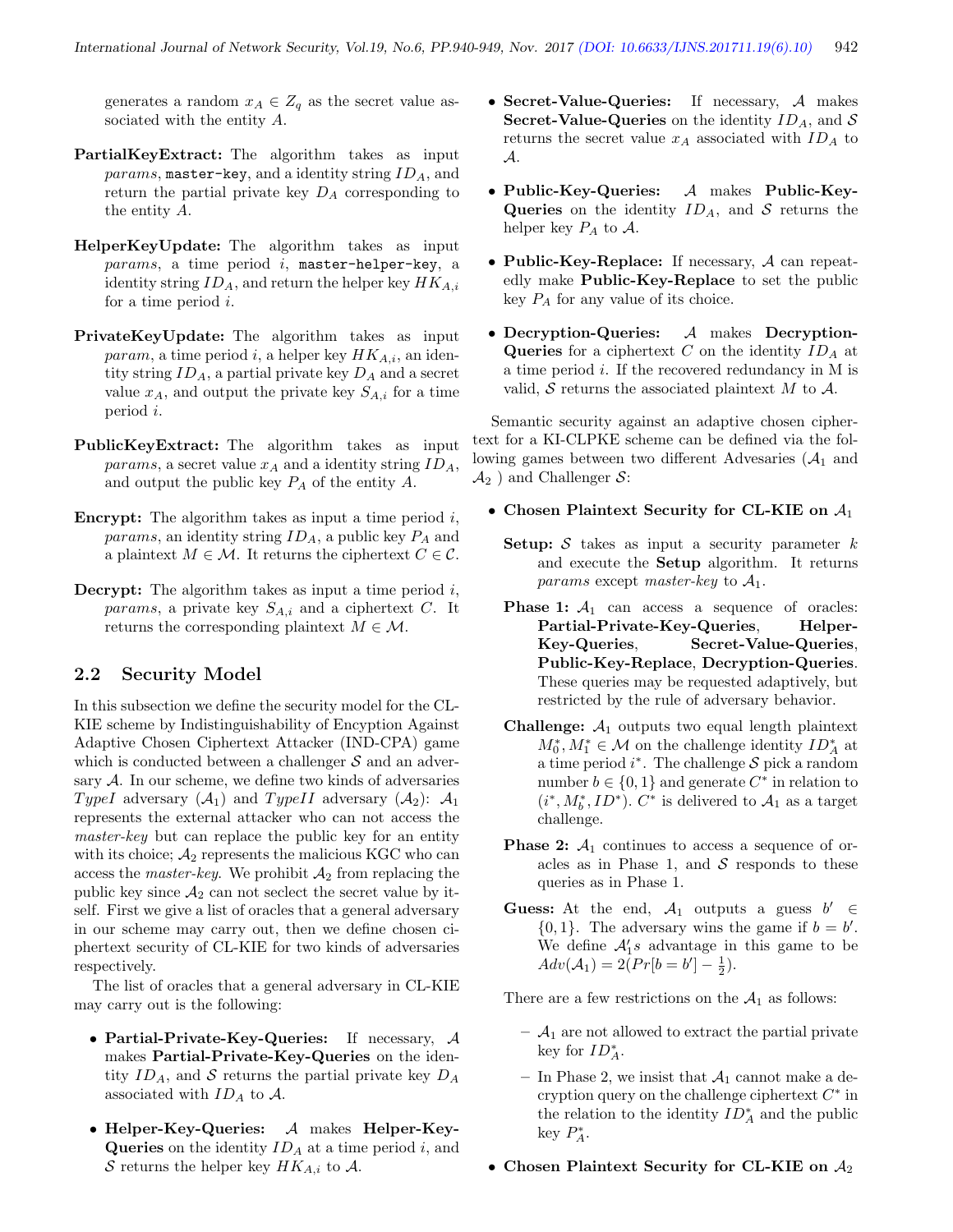- **Setup:**  $S$  takes as input a security parameter  $k$  and execute the Setup algorithm. It returns params to  $A_2$ .
- **Phase 1:**  $A_2$  can access a sequence of oracles: Helper-Key-Queries, Public-Key-Queries, Decryption-Queries. These queries may be requested adaptively, but restricted by the rule of adversary behavior.
- **Challenge:**  $A_2$  outputs two equal length plaintext  $M_0^*, M_1^* \in M$  on the challenge identity  $ID_A^*$  and a time period  $i^*$ . The challenger S pick a random number  $b \in \{0, 1\}$ , and generate  $C^*$  in ralation to  $(i^*, M_b^*, ID^*)$ .  $C^*$  is delivered to  $\mathcal{A}_2$  as a target challenge.
- **Phase 2:**  $A_2$  continues to access a sequence of oracles as in Phase 1, and  $S$  responds to these queries as in Phase 1.
- Guess: At the end,  $A_2$  outputs a guess  $b' \in$  $\{0, 1\}$ . The adversary wins the game if  $b = b'$ . We define  $\mathcal{A}'_2$ s advantage in this game to be  $Adv(A_2) = 2(Pr[b = b'] - \frac{1}{2}).$

There are a few restrictions on the  $A_2$  as follows:

- The Secret-Value-Queries is not allowed to access if the public key for entity has been replaced.
- $\mathcal{A}_2$  are not allowed to replace the public key for  $ID_A^*$ .
- $A_2$  are not allowed to extract the secret value for  $ID_A^*$ .
- In phase 2, we insist that  $A_2$  cannot make a decryption query on the challenge ciphertext  $C^*$  in the relation to the identity  $ID_A^*$  and the public key  $P_A^*$ .

## 3 KI-CLPKE Scheme

## 3.1 Bilinear Pairing and Bilinear Diffie-Hellman (BDH) Problem

#### Bilinear Pairing

Let  $\mathbb{G}_1$  denotes a cyclic additive group of order q for some large prime  $q$ , let  $\mathbb{G}_2$  be a cyclic multiplicative group of the same order q, We can make use of a bilinear map: $\hat{e}$ :  $\mathbb{G}_1 \times \mathbb{G}_1 \to \mathbb{G}_2$  above these two groups which must satisfy the following properties:

- Bilinearity:  $\hat{e}(aP, bQ) = \hat{e}(P, Q)^{ab}$ , where  $P, Q \in$  $\mathbb{G}_1$ , and  $a, b \in \mathbb{Z}_q^*$ .
- Non-Degeneracy: If P is the generator for  $\mathbb{G}_1$ ,  $\hat{e}(P, P)$  is the generator for  $\mathbb{G}_2$ .
- Computability: For  $\forall P, Q \in \mathbb{G}_1$ ,  $\hat{e}(P, Q)$  can be computed through an efficient algorithm in a polynomial-time.

#### Bilinear Diffie-Hellman(BDH) Problem

BDH Problem is for  $a, b, c \in \mathbb{Z}_q$ , given  $P, aP, bP, cP \in$  $\mathbb{G}_1$ , to compute abc which satisfies  $\hat{e}(P,Q)^{abc} \in \mathbb{G}_2$ .

#### 3.2 Construction

- Setup: We can randomly select a security parameters  $k \in \mathbb{Z}^+$ , the Setup algorithm works as follows:
	- **Step 1:** Pick two groups  $(\mathbb{G}_1, +)$  and  $(\mathbb{G}_2, \times)$  of the same prime order q where  $|q| = k$ . Choose a generator  $P$  over  $\mathbb{G}_1$  randomly, we can get a bilinear map  $\hat{e}: \mathbb{G}_1 \times \mathbb{G}_1 \to \mathbb{G}_2$ .
	- **Step 2:** Choose a random  $s \in \mathbb{Z}_q$  to compute  $P_{pub}$  =  $sP,$  the corresponding  $s$  can be regarded as the master-key:  $M_{mk} = s$ ; Choose a random  $w \in \mathbb{Z}_q$  to compute  $P_{hk} =$  $wP$ , the corresponding w can be regarded as the *master-helper-key:*  $M_{hk} = w$ .
	- **Step 3:** For some integer  $n > 0$ , we can select three cryptographic hash functions:
		- $H_1: \{0,1\}^n \to \mathbb{G}_1.$
		- $H_2: \{0,1\}^n \times \mathbb{Z}^+ \to \mathbb{G}_1.$
		- $H_3: \mathbb{G}_1 \times \mathbb{G}_2 \rightarrow \{0,1\}^n$ .

The system parameters  $params = (\mathbb{G}_1, \mathbb{G}_2, p, \hat{e}, n, P, \hat{e})$  $P_{pub}, P_{hp}, H_1, H_2, H_3$ . The master key  $M_{mk} = s$  and the master helper key  $M_{hk} = w$ .

The message space is  $\mathcal{M} = \{0, 1\}^n$ , the ciphertext space is  $C = \{0, 1\}^n \times \{0, 1\}^n$ , the randomness space is  $\mathcal{R} = \{0, 1\}^n$ .

- **SecretValExtract** (*params*,  $ID_A$ ): For a given identity  $ID_A$  and params, the algorithm outputs a random  $x_A \in Z_q$  as the secret value for entity A.
- **PartialKeyExtrat** (params,  $M_{mk}$ ,  $ID_A$ ): For a given identity  $ID_A \in \{0,1\}^*$  of entity A, params and  $M_{mk}$ , the algorithm computes  $D_A = sH_1(ID_A)$ .
- HelperKeyUpdate  $(i, ID_A, M_{hk}, \text{params})$ : Given a identity string ID<sup>A</sup> and a time period  $i \in \{0, \ldots, n-1\}$ , the helper generates a helper key  $HK_{A,i}$  which can help the private key to be updated at the time period  $i \in \{0, \ldots, n-1\}$ :

$$
HK_{A,i} = wH_2(ID_A, i)
$$

PrivateKeyExtract  $(i, ID_A, HK_{A,i}, params, D_A, x_A)$ : Given a identity  $ID_A$ , At a time period  $i \in \{0, \ldots, n-1\}$ , the private key is generated as:

$$
S_{A,i} = x_A H_1(ID_A) + D_A + HK_{A,i}
$$
  
=  $x_A H_1(ID_A) + sH_1(ID_A) + wH_2(ID_A,i)$ 

the value  $S_{A,i-1}$  will be deleted subsequently.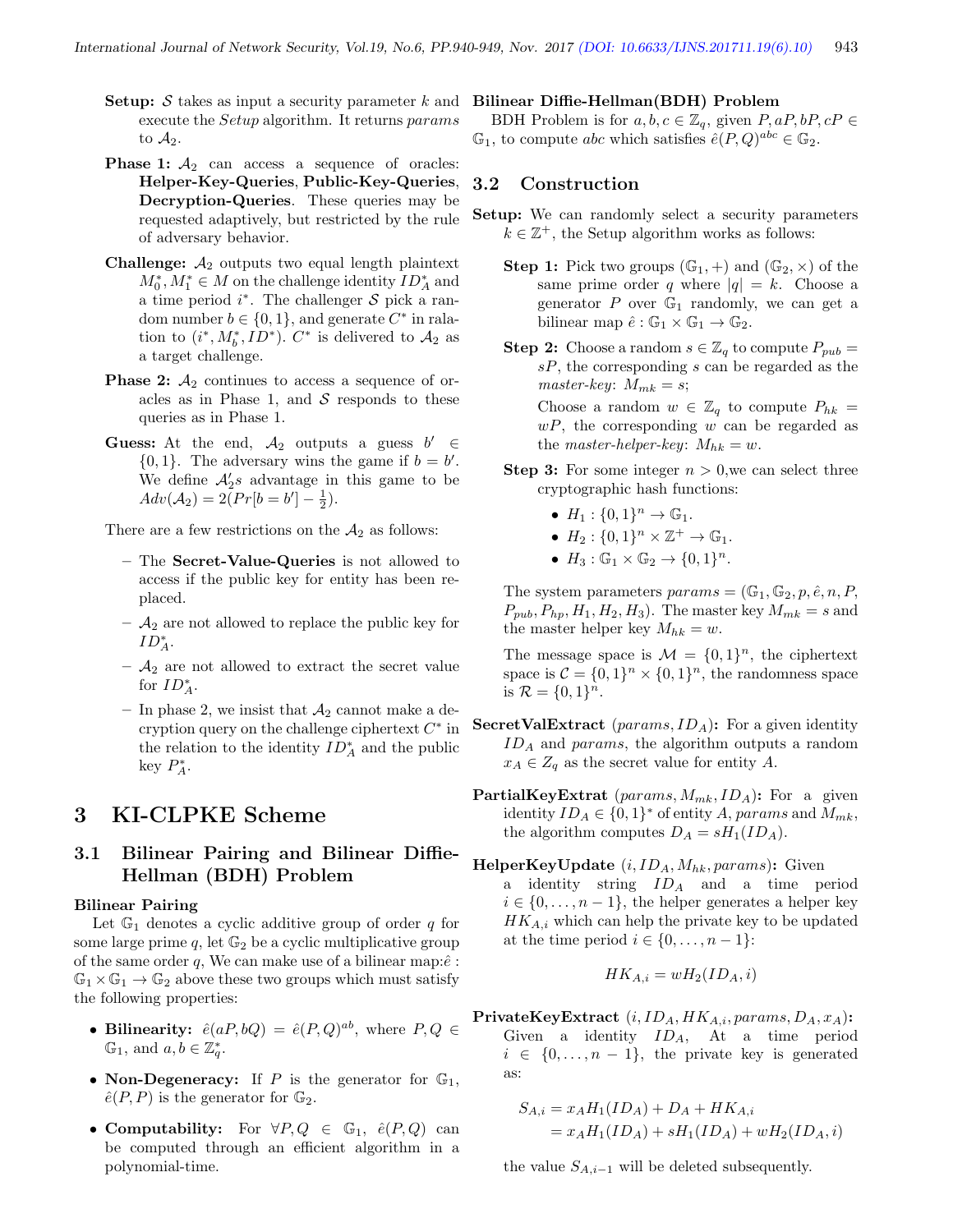- PublicKeyExtract (params,  $x_A$ ,  $ID_A$ ): Given params and  $x_A$ , the algorithm outputs  $P_A = \langle X_A, Y_A \rangle =$  $\langle x_A P, x_A s P \rangle$ .
- Encrypt  $(i, params, ID_A, P_A, M)$ : At a time period  $i \in$  $\{0,\ldots,n-1\}$ , to encrypt a plaintext  $M \in \{0,1\}^n$ , the algorithm does:
	- 1) Check the equality  $\hat{e}(X_A, sP) = \hat{e}(Y_A, P)$  holds. If not, output  $\perp$  and abort encryption.
	- 2) Select a random  $r \in \mathbb{Z}_q$ ,  $U = rP$ .
	- 3) Compute  $\xi = \hat{e}(X_A, rH_1(ID_A))$  $\hat{e}(P_{m\nu}, rH_1(ID_A))\hat{e}(P_{hk}, rH_2(ID_A, i)).$
	- 4) Output the ciphertext:  $C = \langle i, U, M \oplus \rangle$  $H_3(U,\xi)$ .
- **Decrypt** $(i, params, S_{A,i}, C)$ : Received the ciphertext  $C = \langle i, U, V \rangle$  at the time period  $i \in \{0, \ldots, n-1\},\$ the algorithm performs the following steps with the Private key  $S_{A,i}$ :
	- 1) Compute  $\xi' = \hat{e}(U, S_{A,i}).$
	- 2) Compute  $M' = V \oplus H_3(U, \xi').$
	- 3) If the recovered redundancy in M is valid, then accept  $M'$  the plaintext.

## 4 Analysis

#### 4.1 Security Proof

**Theorem 1.** Let hash functions  $H_1, H_2, H_3$  be random oracles. For TypeI adversary in polynomial time, suppose further that there is no IND-CPA adversary  $A_1$  that has non-negligible advangtage against the KI-CLPKE scheme. Then the KI-CLPKE is IND-CPA secure.

*Proof.* We first deal with the *TypeI* adversary  $A_1$ . For the first type adversary  $A_1$  is external attacker who can not get the *master-key*, Given a BDH problem  $(P, aP, bP, cP)$ , we can construct a challenger S to compute  $\hat{e}(P,P)^{abc}$  by making use of  $A_1$  as an adversary. Now, we begin to propose the concrete proof.

- **Setup:** Firstly, challenger S sets  $P_{pub} = aP$  and selects  $params = (\mathbb{G}_1, \mathbb{G}_2, p, \hat{e}, n, P, P_{pub}, P_{hp})$  then sends *params* to adversary  $A_1$ .
- **Phase 1:**  $H_1$  queries: S keeps a list  $H_1^{list}$  of tuples  $\langle ID_j , u_j \rangle$  which is initially empty. When  $\mathcal{A}_1$ issues a query on  $ID_i$ , S responds as follows:
	- If  $ID_i$  is on  $H_1^{list}$  in a tuple  $\langle ID_i, u_i \rangle$ , then S responds with  $u_i$ . If  $ID_i = ID^*$ , then S set  $H_1(ID^*) = bP$ .
	- Otherwise, S selects a random integer  $u_i \in$  $Z_p$  and stores  $\langle ID_i, u_i \rangle$  into the tuple list. S responds with  $u_i$ .
- $H_2$  queries: S keeps a list  $H_2^{list}$  of tuples  $\langle ID_j , u_j , w_j \rangle$  which is initially empty. When  $\mathcal{A}_1$  issues a query on  $ID_i$  and  $u_i$ , S responds as follows:
	- If  $ID_i$  and  $u_i$  is on  $H_2^{list}$  in a tuple  $\langle ID_i, u_i, w_j \rangle$ , then  $\beta_I$  responds with  $w_i$ .
	- Otherwise, S selects a random integer  $w_i \in$  $Z_p$  and stores  $\langle ID_i, u_i, w_i \rangle$  into the tuple list. S responds with  $w_i$ .
- $H_3$  queries: S keeps a list  $H_3^{list}$  of tuples  $\langle u_i, w_i, Str_j \rangle$  which is initially empty. When  $\mathcal{A}_1$  issues a query on  $u_i$  and  $w_i$ , S responds as follows:
	- If  $u_i$  and  $w_i$  is on  $H_3^{list}$  in a tuple  $\langle u_i, w_i, Str_i \rangle$ , then S responds with  $Str_i$ .
	- Otherwise,  $S$  selects a random integer  $Str_i \in \{0,1\}^n$  and stores  $\langle u_i, w_i, Str_i \rangle$  into the tuple list.  $S$  responds with  $Str_i$ .
- **Partial-Private-Key-Queries:**  $S$  keeps a list  $PP^{list}$  of tuples  $\langle ID_j, D_{A,j} \rangle$ . On receiving a query Partial-Private-Key-Queries $(ID_i), S$ responds to the query as follows:
	- If  $ID_i = ID^*, S$  aborts.
	- Else, if  $ID_i$  is on the list in the tuple  $\langle ID_i, D_{A,i} \rangle$ , then S responds with  $D_{A,i}$
	- Else, S first searches  $H_1^{list}$  for the tuple with  $ID_i$ . If no such tuple is found then  $H_1(ID_i)$  is queried. Then S compute  $D_{A,i} = sH_1(ID_i)$  and output  $D_{A,i}$  as the answer.
- Helper-Key-Queries:  $S$  keeps a list  $HK^{list}$  of tuples  $\langle ID_j, j, HK_{A,j} \rangle$ . On receiving a query  $\mathbf{Helper\text{-}Key\text{-}Queries}(ID_i, i), S$  responds to the query as follows:
	- If  $ID_i = ID^*, S$  aborts.
	- Else, if  $ID_i$  and the time period i are on the list in the tuple  $\langle ID_i, i, HK_{A,i} \rangle$ , then S responds with  $HK_{A,i}$ .
	- Else,  $S$  first searches  $H_2^{list}$  for the tuple with  $ID_i$  and the time period i. If no such tuple is found then  $H_2(ID_i, i)$  is queried. Then S compute  $HK_{A,i} = wH_2(ID_i, i)$  and then output  $HK_{A,i}$  as the answer.
- **Secret-Value-Queries:** S keeps a list  $SV^{list}$  of tuples  $\langle ID_j , x_{A,j} \rangle$ . On receiving a query **Secret-Value-Queries**( $ID<sub>i</sub>$ ), S responds to the query as follows:
	- If  $ID_i = ID^*, S$  aborts.
	- Else, if  $ID_i$  and  $x_{A,i}$  is on  $SV^{list}$  in a tuple  $\langle ID_i, x_{A,i} \rangle$ , then S responds with  $x_{A,i}$ .
	- Eles, S selects a random integer  $x_{A,i} \in Z_q$ and stores  $\langle ID_i, x_{A,i} \rangle$  into the tuple list. S responds with  $x_{A,i}$ .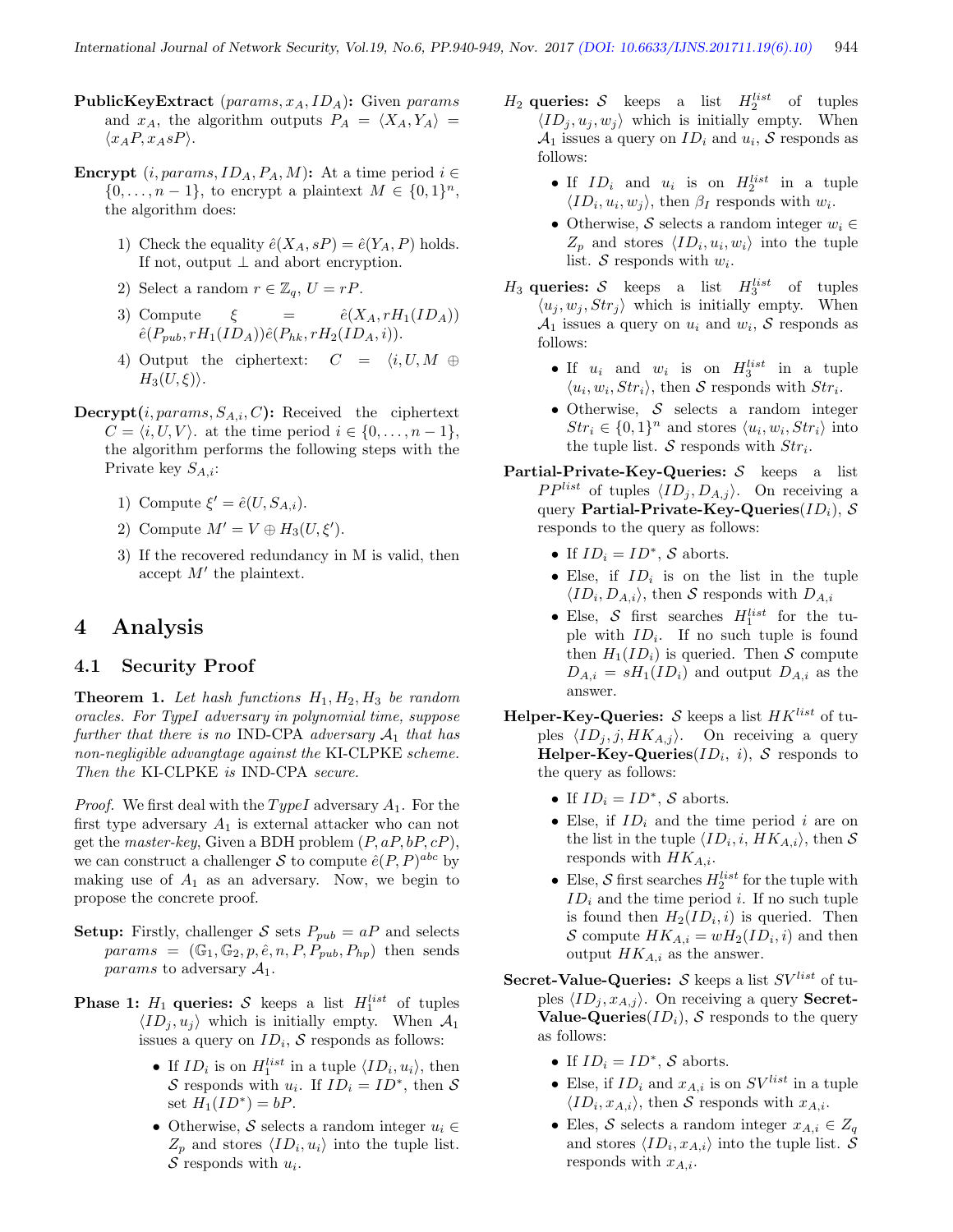- **Public-Key-Queries:** S keeps a list  $PK^{list}$  of tuples  $\langle ID_j , P_{A,j} \rangle$ . On receiving a query **Public-Key-Queries** $(ID_i)$ , S responds to the query as follows:
	- If  $ID_i$  is on the list in the tuple  $\langle ID_i, P_{A,i} \rangle$ . Then S responds with  $P_{A,i}$ .
	- Otherwise  $S$  first searches  $S^{list}$  for the tuple with  $ID_i$ . If no such tuple is found then Secret-Value-Queries $(ID_i)$  is queried. Then S compute  $X_A = x_{A,i} P, Y_A = x_{A,i} s P$  and output  $P_A = \langle X_A, Y_A \rangle$  as the answer.
- Public-Key-Replace: Assume a query that is to replace the public key for  $ID_i$  with value  $\langle X'_i,Y'_i$  $\lambda$ . If  $\hat{e}(X'_i, P_0) = \hat{e}(Y'_i, P)$ , then  $P'_{A}(\langle X'_{A}, Y'_{A}\rangle)$  is a valid public key. S replace the public key with new values  $\langle X'_i, Y'_i \rangle$ .
- Decryption-Queries: On receiving a query Decryption-Queries $(ID_i,$  $C_i$ ) where  $C_i = (i, U_i, V_i), S$  responds to the query as follows:
	- If  $ID_i = ID^*, S$  aborts.
	- Else, S derives the private key  $S_{A,i}$  =  $x_AH_1(ID_A) + sH_1(ID_A) + wH_2(ID_A, i),$ then compute  $\xi_i' = \hat{e}(U, S_{A,i}).$
	- Else, S first searches  $H_3^{list}$  for the tuple with  $(U_i, \xi'_i)$ . If no such tuple is found then  $H_3(U_i, \xi'_i)$  is queried. Then S compute  $M' = V \oplus H_3(U_i, \xi'_i)$ , and output  $M'$  as the answer.
- **Challenge phase:**  $A_1$  outputs two equal length plaintext  $M_0^*, M_1^* \in \mathcal{M}$  on the challenge identity  $ID_A^*$  at a time period  $i^*$ . The challenge S picks a random number  $b \in \{0,1\}$ , sets  $U^* = cP$ , and generates  $C^*$ in relation to  $(i^*, M_b^*, ID^*)$ .  $C^*$  is delivered to  $\mathcal{A}_1$  as a target challenge.
- **Phase 2:**  $A_1$  continues to access a sequence of oracles as in Phase 1, and  $S$  responds to these queries as in Phase 1.
- **Guess:** At the end,  $A_1$  outputs a guess  $b' \in \{0, 1\}$ . The adversary wins the game if  $b = b'$ . We define  $\mathcal{A}'_1 s$ advantage in this game to be  $Adv(\mathcal{A}_1) = 2(Pr[b =$  $b'$ ] –  $\frac{1}{2}$ ).

When the challenge games begin, S sets  $P_{pub} = aP$ as an instance of BDH problem and simulates hash functions as random oracles. During the simulation,  $\mathcal S$  needs to guess every bit in target plaintext  $M_1^*$  with a time period i<sup>\*</sup>. S will set  $H_1(ID_A^*) =$  $bP, H_2(ID_A^*, i^*) = (h^*, i^* P), V^* = H_3(U^*, \xi^*) =$  $H_3(cP,\xi^*)$ . After that, S returns a simulated ciphertext  $C^* = (i^*, U^*, V^*)$ , which implies the parameter

 $\xi^*$  is defined as:

$$
\xi^* = \hat{e}(X_A, rH_1(ID_A^*))\hat{e}(P_{pub}, rH_1(ID_A^*))
$$
  
\n
$$
\hat{e}(P_{hk}, rH_2(ID_A^*, i^*))
$$
  
\n
$$
= \hat{e}(x_A rP, bP)\hat{e}(bP, acP)\hat{e}(wP, r(h^*, i^* P))
$$
  
\n
$$
= \hat{e}(P, P)^{abc}\hat{e}(aP, cP)^{xA}\hat{e}(wP, (h^*, i^*)cP)
$$

Above all,  $S$  can get the solution  $for$  BDH problem, i.e.  $\hat{e}(P,P)^{abc}$  $\xi^*(\hat{e}(aP,cP)^{-x_A}\hat{e}(wP,(h^*,i^*)cP))^{-1}$ . Thus we have proved the security of the scheme for the  $TypeI$ adversary through this reduction.

 $\Box$ 

**Theorem 2.** Let hash functions  $H_1, H_2, H_3$  be random oracles. For TypeII adversary in polynomial time, suppose further that there is no IND-CPA adversary  $A_2$ that has non-negligible advangtage against the KI-CLPKE scheme. Then the KI-CLPKE is IND-CPA secure.

*Proof.* We secondly deal with the  $TypeII$  adversary  $A_2$ . For the  $TypeII$  adversary is a malicious KGC attacker who can get the master-key, Given a BDH problem  $(P, aP, bP, cP)$ , we can construct a challenger S to compute  $\hat{e}(P, P)^{a,b,c}$  by making use of  $\mathcal{A}_2$  as an adversary. Now, we begin to propose the concrete proof.

- **Setup:** Firstly, challenger  $S$  selects params  $=$  $(G_1, G_2, p, \hat{e}, n, P, P_{pub}, P_{hp}),$  then sends params to adversary  $A_2$ , where  $P_{hp}$  is set as aP.
- **Phase 1:**  $H_1$  queries: S keeps a list  $H_1^{list}$  of tuples  $\langle ID_i, u_i \rangle$  which is initially empty. When  $\mathcal{A}_2$ issues a query on  $ID_i$ , S responds as follows:
	- If  $ID_i$  is on  $H_1^{list}$  in a tuple  $\langle ID_i, u_i \rangle$ , then S responds with  $u_i$ . If  $ID_i = ID^*$ , then S set  $H_1(ID^*) = bP$ .
	- Otherwise,  $S$  selects a random integer  $u_i \in$  $Z_p$  and stores  $\langle ID_i, u_i \rangle$  into the tuple list. S responds with  $u_i$ .
	- $H_2$  queries: S keeps a list  $H_2^{list}$  of tuples  $\langle ID_i, u_i, w_j \rangle$  which is initially empty. When  $\mathcal{A}_2$  issues a query on  $ID_i$  and  $u_i$ , S responds as follows:
		- If  $ID_i$  and  $u_i$  is on  $H_2^{list}$  in a tuple  $\langle ID_i, u_i, w_j \rangle$ , then S responds with  $w_i$ .
		- Otherwise, S selects a random integer  $w_i \in$  $Z_p$  and stores  $\langle ID_i, u_i, w_i \rangle$  into the tuple list. S responds with  $w_i$ .
	- $H_3$  queries: S keeps a list  $H_3^{list}$  of tuples  $\langle u_j, w_j, Str_j \rangle$  which is initially empty. When  $\mathcal{A}_2$  issues a query on  $u_i$  and  $w_i$ , S responds as follows:
		- If  $u_i$  and  $w_i$  is on  $H_3^{list}$  in a tuple  $\langle u_i, w_i, Str_i \rangle$ , then S responds with  $Str_i$ .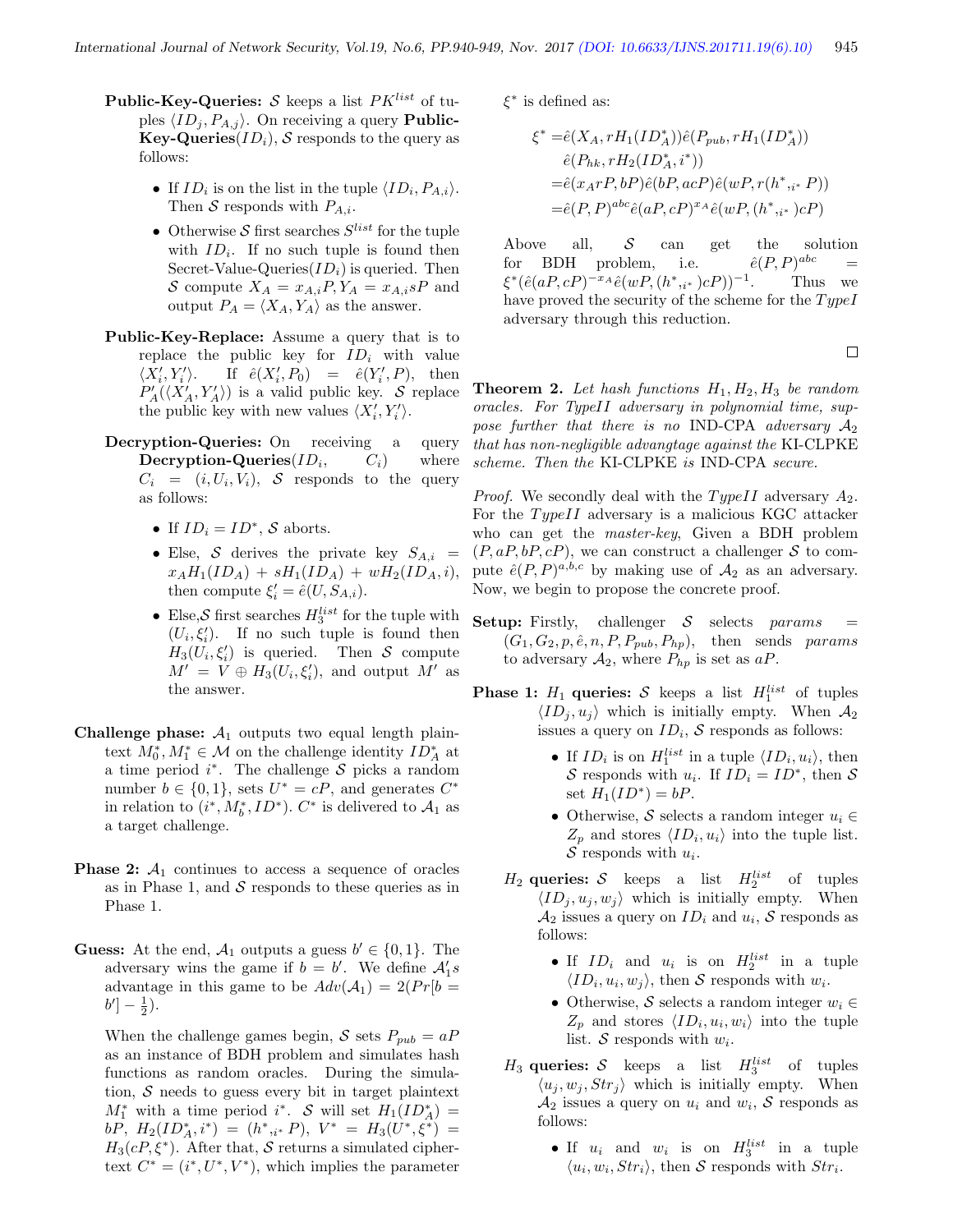|                   | <b>CL-PKE</b> | $CL-PKE1$ [6] | $CL-PKE2$ [6] | Our Scheme |
|-------------------|---------------|---------------|---------------|------------|
| PartialKeyExtract |               |               | 2M            | ЗM         |
| PublicKeyExtract  | 2M            |               |               | 2M         |
| Encrypt           | $M+P+E$       | $2M + P$      | $4M+E$        | $4M+3P$    |
| Decrypt           |               | $M + P$       | $M+2P$        |            |
| Key-Insulation    |               |               |               |            |

Table 2: Performance comparison

- Otherwise, S selects a random integer  $Str_i \in \{0,1\}^n$  and stores  $\langle u_i, w_i, Str_i \rangle$  into the tuple list.  $S$  responds with  $Str_i$ .
- **Helper-Key-Queries:** S keeps a list  $HK^{list}$  of tuples  $\langle ID_j, j, HK_{A,j} \rangle$ . On receiving a query Helper-Key-Queries $(ID_i, i)$ ,  $\mathcal S$  responds to the query as follows:
	- If  $ID_i = ID^*, S$  aborts.
	- Else, if  $ID_i$  and the time period i are on the list in the tuple  $\langle ID_i, i, HK_{A,i} \rangle$ , then S responds with  $HK_{A,i}$ .
	- Else,  $S$  first searches  $H_2^{list}$  for the tuple with  $ID_i$  and the time period i. If no such tuple is found then  $H_2(ID_i, i)$  is queried. Then S compute  $HK_{A,i} = wH_2(ID_i, i)$  and then output  $HK_{A,i}$  as the answer.
- **Public-Key-Queries:** S keeps a list  $PK^{list}$  of tuples  $\langle ID_j, P_{A,j} \rangle$  where  $P_{A,j} = \langle X_A, Y_A \rangle$ . S sets  $X_A = aP$ . On receiving a query **Public-Key-**Queries( $ID_i$ ), S responds to the query as follows:
	- If  $ID_i$  is on the list in the tuple  $\langle ID_i, P_{A,i} \rangle$ . Then S responds with  $P_{A,i}$ .
	- Otherwise S first searches  $S^{list}$  for the tuple with  $ID_i$ . If no such tuple is found then Secret-Value-Queries $(ID_i)$  is queried. Then S compute  $X_A = x_{A,i}P, Y_A = x_{A,i}P$  and output  $P_A = \langle X_A, Y_A \rangle$  as the answer.
- Decryption-Queries: On receiving a query Decryption-Queries $(ID_i,$  $C_i$ ) where  $C_i = (i, U_i, V_i), S$  responds to the query as follows:
	- If  $ID_i = ID^*, S$  aborts.
	- Else, S derives the private key  $S_{A,i}$  =  $x_AH_1(ID_A) + sH_1(ID_A) + wH_2(ID_A, i),$ then compute  $\xi_i' = \hat{e}(U, S_{A,i}).$
	- Else, S first searches  $H_3^{list}$  for the tuple with  $(U_i, \xi'_i)$ . If no such tuple is found then  $H_3(U_i, \xi'_i)$  is queried. Then S compute  $M' = V \oplus H_3(U_i, \xi'_i)$ , and output  $M'$  as the answer.
- **Challenge phase:**  $A_{II}$  outputs two equal length plaintext  $M_0^*, M_1^* \in \mathcal{M}$  on the challenge identity  $ID_A^*$  at

a time period  $i^*$ . The challenge S pick a random number  $b \in \{0, 1\}$ , sets  $U^* = cP$ , and generate  $C^*$  in relation to  $(i^*, M_b^*, ID^*)$ .  $C^*$  is delivered to  $\mathcal{A}_2$  as a target challenge.

- **Phase 2:**  $A_2$  continues to access a sequence of oracles as in Phase 1, and  $\mathcal S$  responds to these queries as in Phase 1.
- **Guess:** At the end,  $A_2$  outputs a guess  $b' \in \{0, 1\}$ . The adversary wins the game if  $b = b'$ . We define  $\mathcal{A}'_2 s$ advantage in this game to be  $Adv(\mathcal{A}_2) = 2(Pr[b =$  $b'$ ] –  $\frac{1}{2}$ ).

When the games begin, S set  $X_A = aP$  as an instance of BDH problem and simulate hash functions as random oracles. During the simulation,  $S$  need to guess every bit in target plaintext  $M_2^*$  with a time period *i*<sup>\*</sup>. S will set  $H_1(ID_A^*) = bP$ ,  $H_2(ID_A^*, i^*) =$  $(h^*,i^* P), V^* = H_3(U^*,\xi^*) = H_3(cP,\xi^*)$ . In the challenge phase,  $S$  returned a simulated ciphertext  $C^* = (i^*, U^*, V^*)$ , which implies the parameter  $\xi^*$  is defined as:

$$
\xi^* = \hat{e}(X_A, rH_1(ID_A^*))\hat{e}(P_{pub}, rH_1(ID_A^*))
$$
  
\n
$$
\hat{e}(P_{hk}, rH_2(ID_A^*, i^*))
$$
  
\n
$$
= \hat{e}(aP, bcP)\hat{e}(bP, cP)^s\hat{e}(wP, r(h^*, i^* P))
$$
  
\n
$$
= \hat{e}(P, P)^{abc}\hat{e}(bP, cP)^s\hat{e}(wP, (h^*, i^*)cP)
$$

Above all,  $S$  can get the solution for BDH problem, i.e.  $\hat{e}(P, P)^{abc} = \xi^*(\hat{e}(bP, cP)^{-s}\hat{e}(wP, (h^*_{i^*}, )cP))^{-1}.$ Thus we have proved the security of the scheme for the  $TypeII$  adversary through this reduction.

 $\Box$ 

### 4.2 Performance Comparison

We compare the major computational cost of our scheme with CL-PKE proposed by Al-Riyami and Paterson [1], CL-PKE1 and CL-PKE2 proposed by Cheng et al. [6] in Table 2. We assume both schemes are implemented on  $\vert G_1 \vert = 160$  bits,  $\vert G_2 \vert = 1024$  bits,  $\vert p \vert = 160$  bits and hash value  $= 160$  bits. We denote by M the point multiplication in  $\mathbb{G}_1$ , E the exponentiation in  $\mathbb{G}_2$  and P the pairing computation. The other computations are trivial so we omitted them.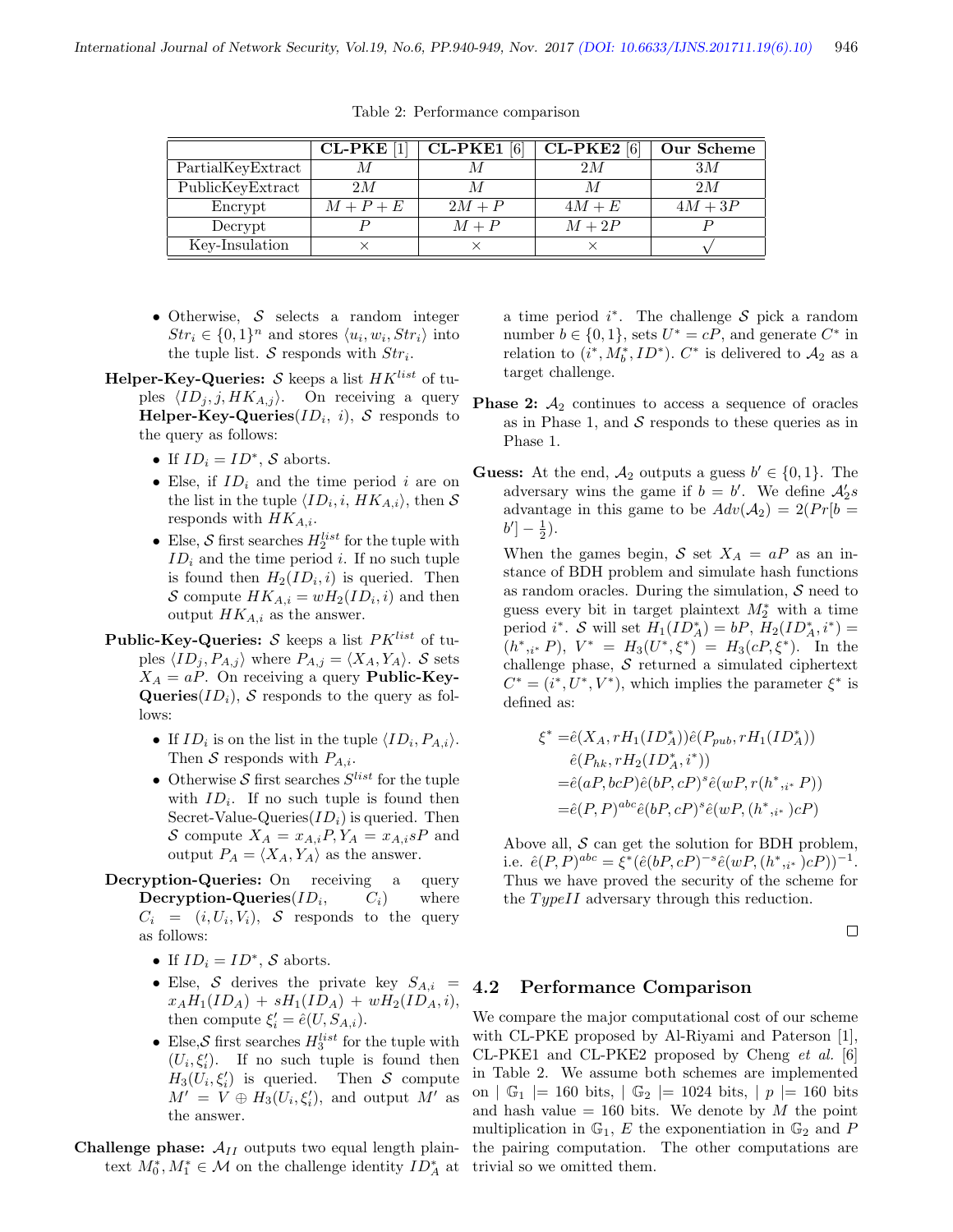

Figure 1: The comparison of the encryption computational cost

The simulation results are shown in the Figures 1, 2, 3. This experiment is executed on common desktop with 3.20GHz CPU Intel i5-4460 by using PBC Library [17]. Obviously, the ciphertext size and decryption computational cost of our scheme are comparable with the counterparts in the existing CL-PKE schemes. Indeed, our scheme is less efficient on execution time compared with CL-PKE in encryption phase, it is acceptable since the desirable key insulation function in our scheme as shown in Table 2. The additional composition of the private key in our scheme can be updated periodically, so our scheme provides extra security capability that can alleviate the problem of private key leakage. Therefore, this is a tradeoff between efficiency and security capability.



Figure 2: The comparison of the decryption computational cost



Figure 3: The comparison of the ciphertext size

## 5 Potential Applications

In view of the desirable merits, namely free from certificate authority and key escrow problem, and mitigating consequence of key exposure, the certificateless key insulated encryption system can be applied to a range of practical environments which are troubled by the private key exposure problem.



Figure 4: The system model of CL-KIE cryptosystem

In an office situation, for instance, it is common that an officer Bob might leave his seat without logging out email account. A malicious colleague could sneak into his seat and check his private mails from Alice easily even if these mails were encrypted. In contrast, the consequence of this case can be mitigated by adopting CL-KIE scheme as shown in Figure 4. To decrypt an encrypted mail, Bob should generate the latest private key at time period i with the help of Helper Key at time  $i$  that can only be produced by the helper device (his smart phone). Without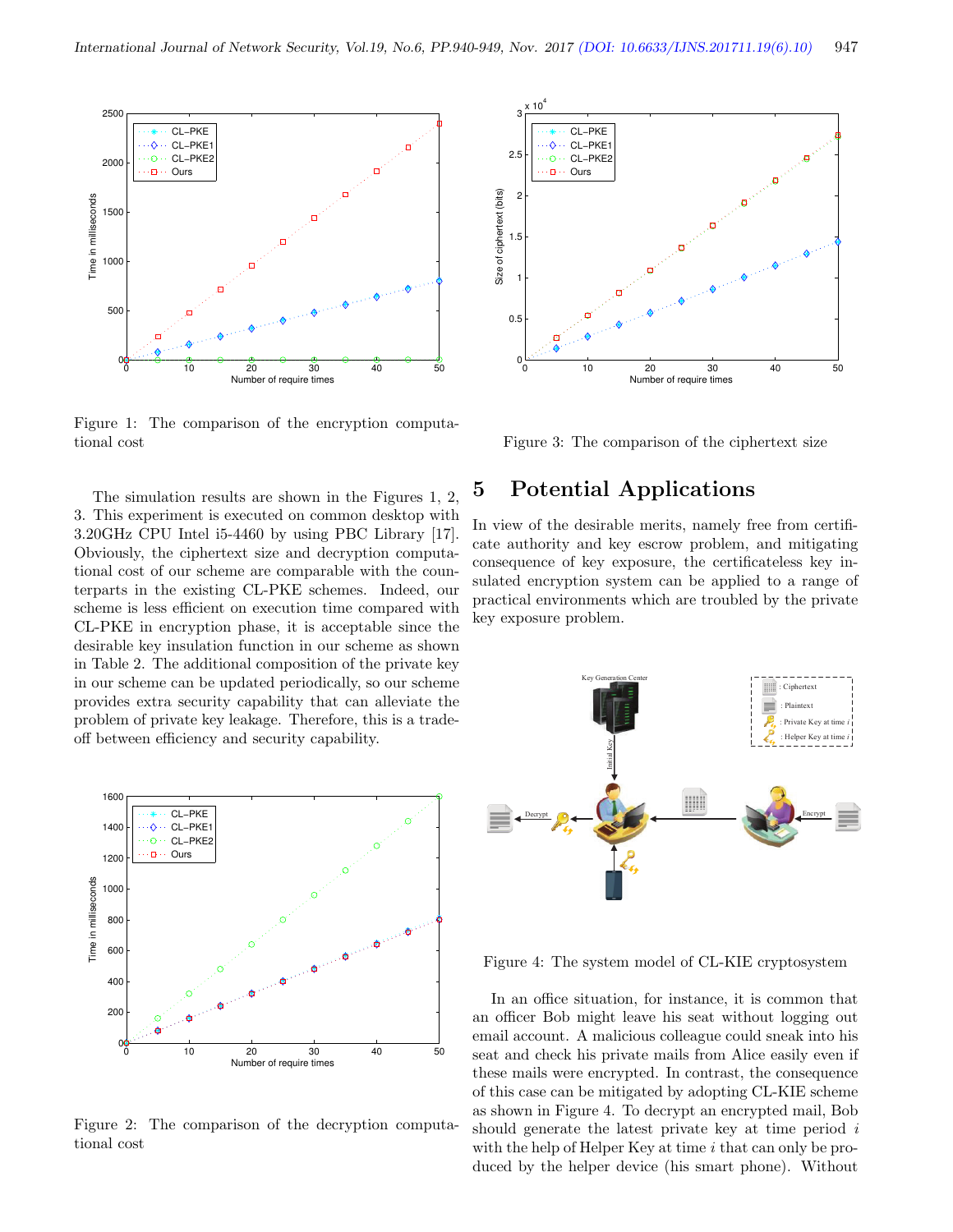the helper, obviously, the malicious colleague can hardly decrypt these mails even if he had the access to Bob's desktop as the existing private key stored in Bob's computer has expired. Besides, other privacy-sensitive environments, such as cloud data sharing system and personal information system, are also the potentially applications for CL-KIE.

## 6 Conclusion

In this paper, we proposed the CL-KIE scheme by integrating the key-insulated security notion into the CL-PKE scheme in order to solve the private key exposure problem. We formalized the definition of CL-KIE scheme and proposed a concrete construction of the CL-KIE scheme. Moreover, the IND-CCA2 security proof of our scheme under BDH problem in the random oracle model was proposed. After that, we compared our scheme with three CL-PKE scheme on efficiency and security. Our scheme with key updated periodically can achieve keyescrow and key-exposure resilience which CL-PKE does not possess, while sacrifcing a little on the cost of computing time. Besides, we further extended the CL-KIE into the potential environments for the future practical application.

## Acknowledgments

This work was supported in part by the National Natural Science Foundation of China under Grant 61003230, Grant 61370026, No. 61133016 and Grant 61272527. The authors gratefully acknowledge the anonymous reviewers for their valuable comments.

## References

- [1] S. S. Al-Riyami, S. Sattam, and K. G. Paterson, "Certificateless public key cryptography," in Advances in Cryptology (ASIACRYPT'03), pp. 452– 473, 2003.
- [2] R. Anderson, Two Remarks on Public Key Cryptology, 1997. (http://www.cl.cam.ac.uk/users/ rja14)
- [3] J. Baek, R. Safavi-Naini, and W. Susilo, "Certificateless public key encryption without pairing," in Information Security, pp. 134–148, 2005.
- [4] S. K. Balakrishnan and V. P. J. Raj, "Practical implementation of a secure email system using certificateless cryptography and domain name system," International Journal of Network Security, vol. 18, no. 1, pp. 99–107, 2016.
- [5] L. Benoit and J. J. Quisquater, "On constructing certificateless cryptosystems from identity based encryption," in Public Key Cryptography (PKC'06), pp. 474–490, 2006.
- [6] Z. Cheng, L. Chen, L. Ling, and R. Comley, "General and efficient certificateless public key encryption constructions," in International Conference on Pairing-Based Cryptography, pp. 83–107, 2007.
- [7] B. Dan and F. Matt, "Identity-based encryption from the weil pairing," in Advances in Cryptology  $(CRYPTO'01)$ , pp. 213-229, 2001.
- [8] A. W. Dent, B. Libert, and K. G. Paterson, "Certificateless encryption schemes strongly secure in the standard model," in Public Key Cryptography (PKC'08), pp. 344–359, 2008.
- [9] Y. Dodis, J. Katz, S. Xu, and M. Yung, "Keyinsulated public key cryptosystems," in International Conference on the Theory and Application of Cryptographic Techniques, pp. 65–82, 2002.
- [10] T. ElGamal, "A public key cryptosystem and a signature scheme based on discrete logarithms," in Advances In Cryptology, pp. 10–18, 1984.
- [11] H. Goichiro, H. Yumiko, and I. Hideki, "Parallel key-insulated public key encryption," in Public Key Cryptography (PKC'06), pp. 105–122, 2006.
- [12] G. Itkis and L. Reyzin, "Sibir: Signer-base intrusionresilient signatures," in Advances in Cryptology  $(CRYPTO'02)$ , pp. 101-116, 2002.
- [13] C. Lin, Y. Li, K. Lv, and C. Chang, "Ciphertextauditable identity-based encryption," International Journal of Network Security, vol. 17, no. 1, pp. 23– 28, 2015.
- [14] J. Liu, M. Au, and W. Susilo, "Self-generatedcertificate public key cryptography and certificateless signature/encryption scheme in the standard model," in Proceedings of the 2nd ACM Symposium on Information, Computer and Communications Security, pp. 273–283, 2007.
- [15] R. LRivest, S. Adi, and A. Len, "A method for obtaining digital signatures and public-key cryptosystems," Communications of the ACM, vol. 21, no. 2, pp. 120–126, 1978.
- [16] B. Mihir and P. Adriana, "Protecting against keyexposure: Strongly key-insulated encryption with optimal threshold," Applicable Algebra in Engineering, Communication and Computing, vol. 16, no. 6, pp. 379–396, 2006.
- [17] PBC Library, The Pairing-based Cryptography Library, Mar. 27, 2013. (https://crypto.stanford. edu/pbc/)
- [18] W. Qiu, Y. Zhou, B. Zhu, Y. Zheng, M. Wen, and Z. Gong, "Key-insulated encryption based key predistribution scheme for wsn," in Advances in Information Security and Assurance, pp. 200–209, 2009.
- [19] G. A. V. R. C. Rao, P. V. Lakshmi, and N. R. Shankar, "A new modular multiplication method in public key cryptosystem," International Journal of Network Security, vol. 15, no. 1, pp. 23–27, 2013.
- [20] Y. Sun and H. Li, "Short-ciphertext and bdh-based cca2 secure certificateless encryption," Science China Information Sciences, vol. 53, no. 10, pp. 2005–2015, 2010.